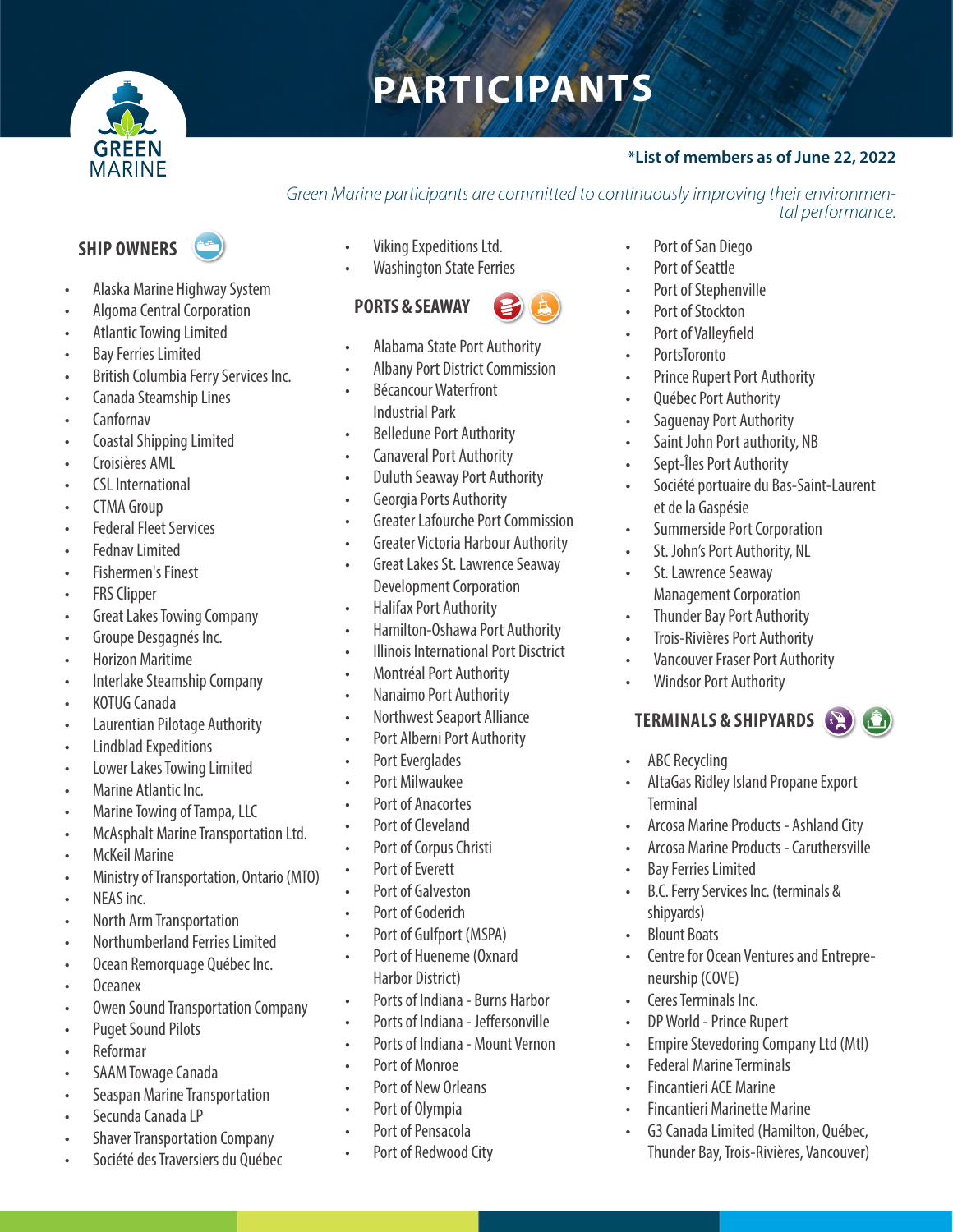

# **PARTICIPANTS**

*Green Marine participants are committed to continuously improving their environmental performance.* 

## **TERMINALS & SHIPYARDS**(continued)

- GCT Global Container Terminals Inc.
- Glencore (Quebec facilities)
- Great Lakes Shipyard
- Groupe Desgagnés (Relais Nordik Sept-Îles)
- Groupe Somavrac Fonbrai (Grande-Anse)
- Groupe Somavrac Porlier Express (Sept-Îles)
- Groupe Somavrac Servitank (Bécancour)
- Heddle Shipyards
- Hendry Marine Industries
- Integrated Logistics
- Irving Shipbuilding Inc.
- Kildair Service ULC
- Logistec Corporation
- Logistec USA
- Marine Atlantic Inc.
- McInnis Cement Inc.
- Metro Ports Burns Harbor
- Metro Ports Galveston
- Montreal Gateway Terminals Partnership
- Motive Power Marine
- Neptune Terminals
- 
- New Orleans Terminal LLC
- Norcan Petroleum Group
- Northumberland Ferries Limited
- Oceanex Inc.
- Ocean Industries Inc.
- Owen Sound Transportation Company
- Pacific Coast Terminals
- Patriot stevedoring  $+$  Logistics, LLC
- Picton Terminals
- Point Hope Maritime Ltd.
- Ports America Group
- PSA Halifax
- QSL America NASCO
- OSL Canada Inc.
- Rio Tinto Alcan (Port-Alfred)
- RJ MacIsaac Construction Ltd.
- Seaspan Shipyards
- Shelburne Ship Repair Limited
- Southern Fleet and Logistics Group, LLC
- Squamish Terminals Ltd. (Western Group)
- SSA Marine
- Sterling Fuels Limited (Windsor Terminal)
- **Termont Montreal**
- Tidal Coast Terminals Ltd.
- Trans Mountain (Westridge Terminal)
- TraPac (Los Angeles)
- Trigon
- Tymac Launch Service Ltd.
- Valero Energy Gaspé Terminal
- Valero Energy Jean-Gaulin Refinery
- Valero Energy Montreal East Terminal
- Valleytank
- Valport Maritime Services
- Washington State Ferries
- Waterfront Petroleum Terminal Company
- Waterson Terminal Services LLC
- West Coast Reduction
- Western Stevedoring (Lynnterm)
- Westshore Terminals
- Yellowline Asphalt Products Ltd.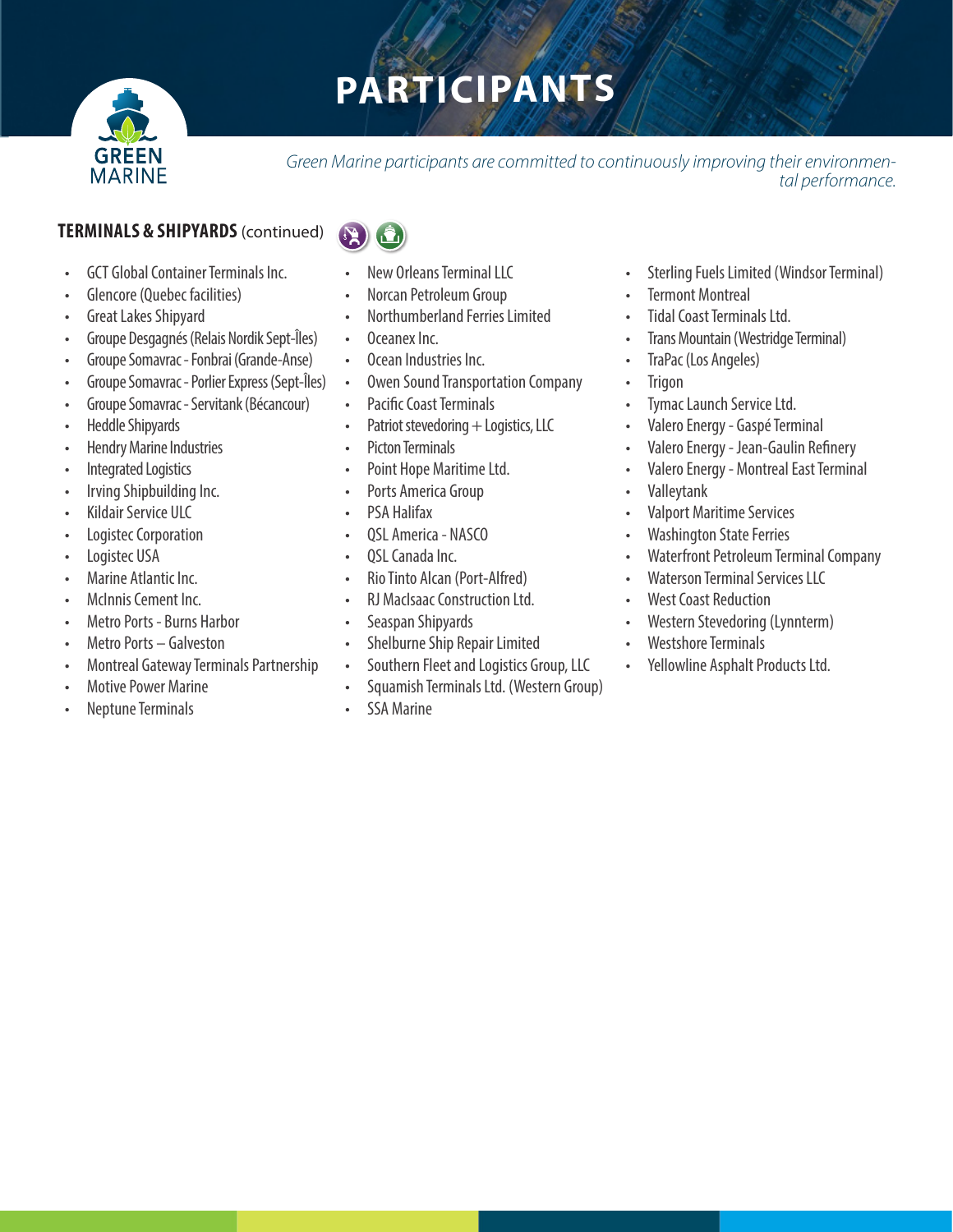

## **PARTNERS**

*Partners are suppliers of services, products, technology and/or equipment that offer environmental advantages or opportunities to help Green Marine participants to improve their environmental performance.*

#### **INDUSTRY SERVICES, PRODUCTS & TECHNOLOGY PROVIDERS**

- Aderco International SA
- Air Testing Services Inc.
- Alterum
- Anchor Sandblasting and Coatings
- B2B Industrial, Inc.
- Beaverlabs Software Inc.
- Bell Marine & Mill Supply
- Bilge Clean Ltd
- Centre Environnement C.R.
- Certified Laboratories
- Colliers Project Leaders
- Conflow Technologies
- CRC Distribution
- **Drew Marine**
- Dynamat Inc.
- DSS Group of Companies
- ECOncrete
- Enerburn a diesel combustion catalyst
- Enhanced Fuel Solutions
- EnviroBlu Solutions Inc.
- Envirolin Canada
- **EnviroPorts**
- Eolyss
- FuelTrust
- GFL Environmental Services Inc.
- GHGES
- Global Spatial Technology Solutions Inc.
- GlobalTech Fluids
- Graphite Innovation & Technologies
- Hempel (Canada) Inc.
- Hermont Marine
- InfraSOLS
- InnovMarine Inc.
- International Paint
- Jasco Applied Sciences
- Lucent Water, LLC
- MIRAPAKON
- MOL Techno-Trade, Ltd.
- Moran Environmental Recovery
- MRA Solutions
- Multi-Électronique (MTE) Inc.
- Nanotech Eco Solutions CDN Inc.
- OneOcean Group
- OpDAQ Systems
- Opsealog
- Ortec Environment Services
- Phoenix Lighting
- Republic Services
- Rise-x.io
- R. W. Fernstrum & Company
- Sanexen
- SCADALLIANCE
- Schneider Electric
- Seagulf Marine Industries Inc.
- SGS Marine Services North America
- Shield Group
- Ship 2 Shore Inc.
- SINTO
- Soft dB Inc.
- **Telops**
- **Telpay**
- The Energy Conservation Group
- Thordon Bearings Inc.
- **Total Bio Solution LLC**
- Total Marine Solutions Inc.
- **Tritium**
- Turbo Systems Canada Inc. / ABB Inc.
- Universal Environmental solutions, LLC
- Urgence Marine Inc.
- Urgence Portuaire
- VapCor Inc.
- Vard Electro Canada
- Wärtsilä Canada
- Watson Gloves
- Whale Seeker
- XBEE Enzyme Fuel Technology

#### **CLASS SOCIETIES, VERIFICATION & VETTING SERVICES**

- Canadian International Bureau of Shipping
- DNV
- Lloyd's Register Marine North America
- RightShip

#### **SHIPPERS, LOGISTICS & SHIP MANAGERS**

- Aluminerie Alouette
- K+S Windsor Salt Ltd.
- Novaporte

• Quickload CEF

#### **R&D, RESPONSE, TRAINING & COOPERATIVE**

- Marine Exchange of Puget Sound
- Maritime Innovation
- Maritime Simulation and Resource Centre (MSRC)
- TRIOX Environmental Emergencies
- Western Canada Marine Response Corporation

#### **ENERGY COMPANIES**

• AmmPower Corp.

• Methanex Puget LNG • REV LNG, LLC

**ENGINEERING AND** 

• CBCL Limited **Concept Naval** 

Inc., PBC **EcoLogix Group EEM EHS Management** 

• Englobe **Envirochem** 

• Hemmera • HydroComp, Inc.

Partnership

**Energir** 

**PILOTAGE**

• Kamelot Marine Services LLC

• Corporation des pilotes du St-Laurent Central

**ENVIRONMENTAL CONSULTING**

• Groupe-Conseil Génipur inc.

• BCA Environmental Consultants, LLC • Canal Marine & Industrial Inc.

• EA Engineering, Science, and Technology,

• Khtada Environmental Services Limited

• Great Lakes Pilotage Authority Pacific Pilotage Authority The BC Coast Pilots Ltd.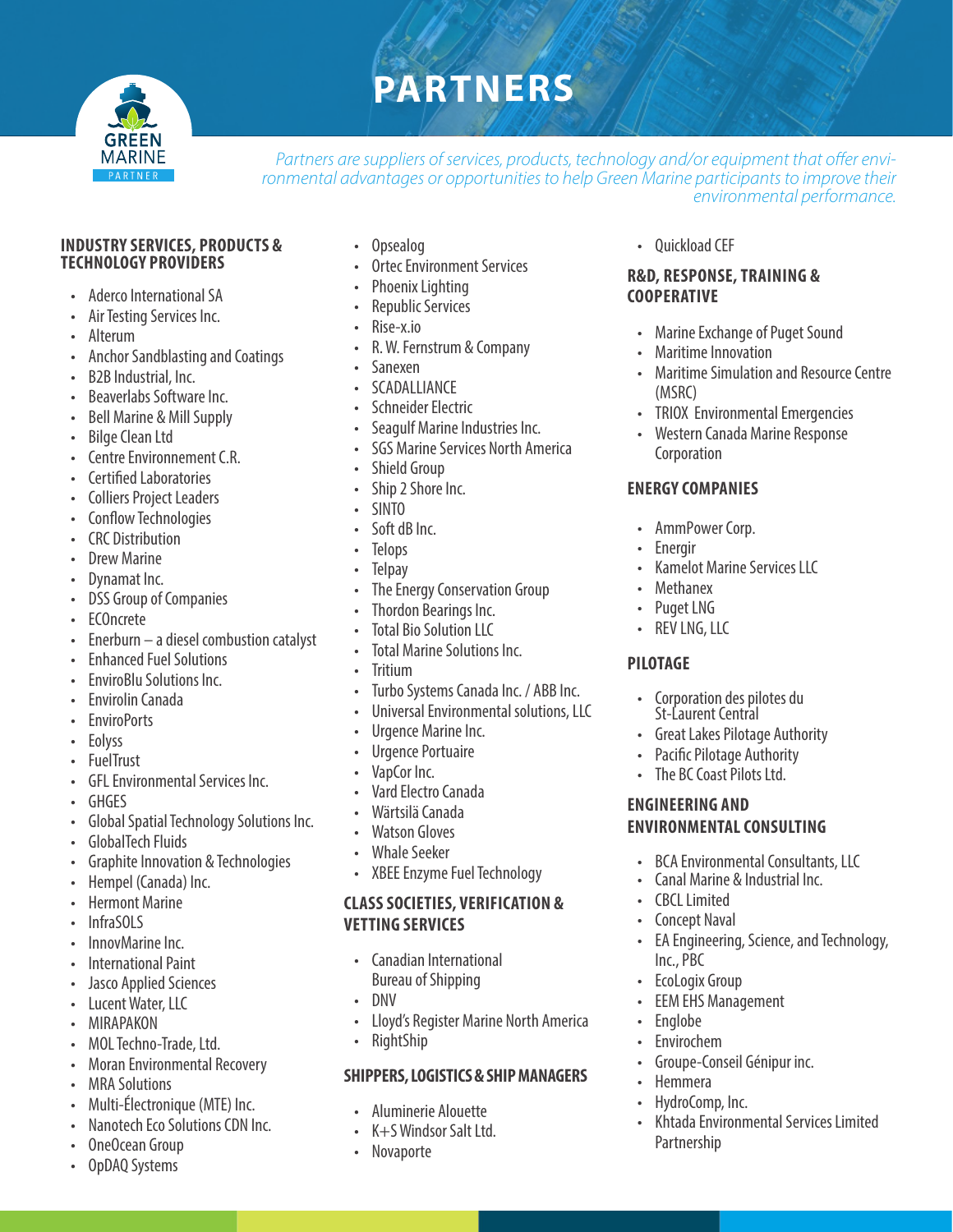## **PARTNERS**



*Partners are suppliers of services, products, technology and/or equipment that offer environmental advantages or opportunities to help Green Marine participants to improve their environmental performance.*

## **ENGINEERING AND ENVIRONMENTAL CONSULTING**

(continued)

- Keystone Environmental
- McElhanney Ltd.
- Moffatt & Nichol
- Noise Control Engineering LLC
- Norda Stelo
- Page Macrae Engineering
- Radicle Climate Smart
- SLR Consulting Canada Ltd.
- SNC-Lavalin inc.
- **Stantec**
- Triton Environmental
- Ventus Development Services Inc.
- Wood
- WSP Canada

## **ASSOCIATION MEMBERS**

*Associations serve as ambassadors for the environmental program.*

- American Association of Port Authorities
- American Great Lakes Ports Association
- American Maritime Partnership (AMP)
- Association of British Columbia Marine Industries
- Association of Pacific Ports
- American Society of Naval Engineers
- Association of Canadian Port Authorities
- BC Marine Terminal Operators Association
- Blue Sky Maritime Coalition
- British Columbia Maritime Employers Association
- Canadian Ferry Association
- Canadian Marine Industries and Shipbuilding Association
- Canadian Marine Pilots Association
- CargoM
- Chamber of Marine Commerce
- Chamber of Shipping of America
- Chamber of Shipping of British Columbia
- Council of Marine Carriers
- Council of Marine Professional Associates
- Cruise the Saint Lawrence Association (CSL)
- Florida Ports Council
- FuturePorts
- Independant Marine Ports of Atlantic Canada
- Institute for Sustainable Infrastructure
- **Interferry**
- International Ship-Owners Alliance of Canada
- International Windship Association
- Lake Carriers Association
- Michigan Aggregates Association
- NAMEPA
- North Atlantic Ports Association Inc.
- Ontario Environment Industry Association (OEIA)
- PortVision50.org
- Shipping Federation of Canada
- Society of Naval Architects and Marine Engineers
- St. Lawrence Economic Development Council
- St. Lawrence Shipoperators
- The American Waterways Operators (AWO)
- U.S. Great Lakes Shipping Association
- Vancouver Maritime Centre for Climate (VMCC)
- Washington Maritime Blue
- Washington Maritime Federation
- Washington Public Ports Association
- Wisconsin Ports
- Worlwide Network of Port Cities (AIVP)